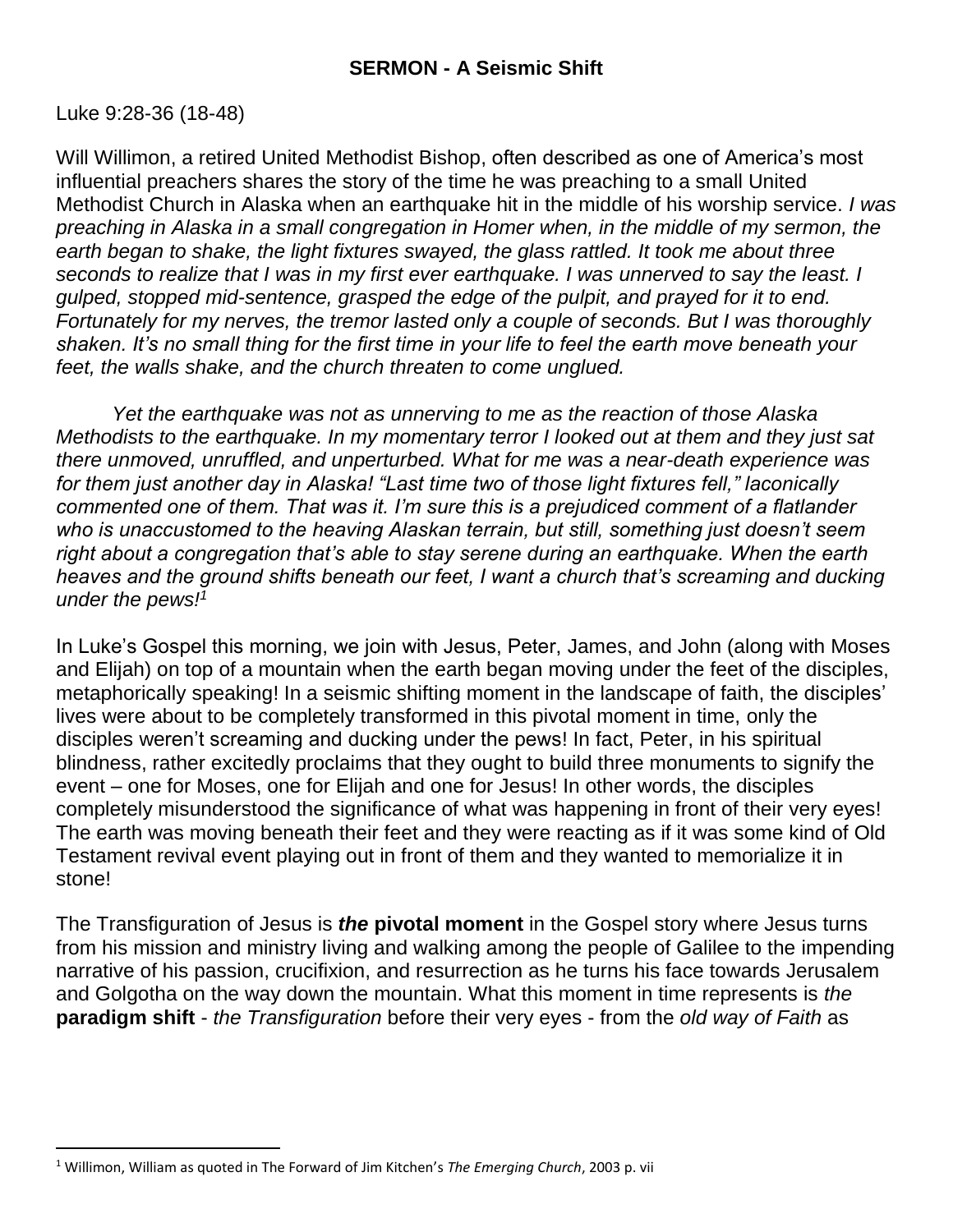depicted by Moses, representing the Law and Elijah, representing the Prophets, to the *New Emerging Faith summed up in Jesus* that God wants for all of humanity. In-order-for all of humanity to understand and live-out life in a divine economy of Love, as Jesus himself described in the Sermon on the Plain earlier in Luke's Gospel as enlivened in his very being, walking and living among the people of Galilee! *To be transfigured in our lives today!*

*But I say to you that listen, Love your enemies, do good to those who hate you, bless those who curse you, pray for those who abuse you. If anyone strikes you on the cheek, offer the other also; and from anyone who takes away your coat do not withhold even your shirt. Give to everyone who begs from you; and if anyone takes away your goods, do not ask for them again. Do to others as you would have them do to you.*

**This is the summation of the Gospel, God's divine way of living! (Luke 6:27-31)**

**God is calling us, through the prophet Jesus, to live out our lives in a morality that literally inverts the common morality that folks live by today! Jesus, the new Moses and new Elijah, calls us to live by a Law written upon our hearts and a prophetic calling that empowers us to be the presence of God among our neighbors and the whole world!**

But we must turn to history to examine how we, the Church, went forth transfigured with that commission upon our lives and ask ourselves honestly, how are we doing today? To ask whatever became of this Jesus movement after Jesus' resurrection and Great Commission? It might be said that we did our best in the first several hundred years after the time of Christ – though we were despised by Rome, beaten and killed for our faith. Faith was largely underground – a secret hidden in the basements of believers who did great good in the name of Jesus, but it was subversive at best. Until the early part of the Fourth Century, during the reign of Emperor Constantine, when Christianity was *normalized* into the culture of society, such that if one were a Christian, you were also understood to be a Roman; and if a Roman, you were a Christian! *In other words, the once Wild and Transfigured nature of our radical faith in Jesus was tamed and subdued to such an extent that one's faith became a normal part of one's everyday affairs, relegating a once Transfigured faith into the numb world of a "pre-Transfigured" monument-building-church, numb to the earth quaking under our feet when one should expect the church to be screaming and ducking under the pews! Have we forgotten the message of selfless love and succumbed to a world based on greed and consumption?* Interestingly for us, that tame bland faith lasted until the middle of the 20<sup>th</sup> Century, when much of that Roman order of Institutional Christianity began to fray and splinter – when the role of the Church in the midst of that world began to be challenged – and the people began losing faith in the very institution that was supposed to be representing God's Wild and Transfigured love to the hurting world!

Oddly enough, if anything, during this whole time of Covid, has been, perhaps a great blessing to the Church. It has caused us to cry out and wonder how we will do church if no one is present! Covid has pushed us to reflect on what is truly meaningful in our faith and how we do "Church!" Covid has been like an earthquake under our feet, moving us off our center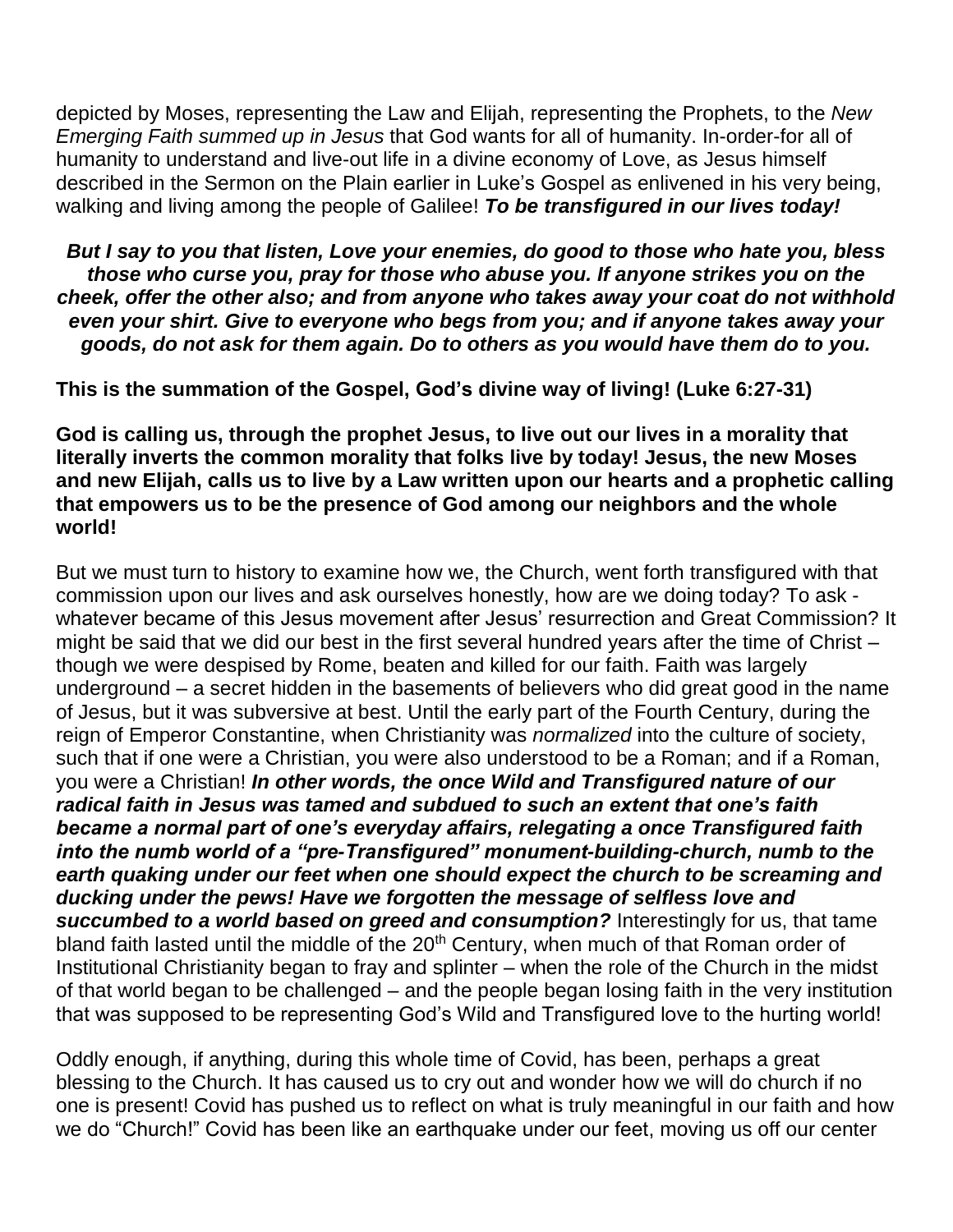and requiring us to react to it in order to find ourselves again in some kind of new stasis, some kind of new normal. We discovered that people are willing, even hungry to connect or reconnect with our congregation via Zoom, Facebook or YouTube! Which has been a good thing! And that it is just a beginning! We have really been in the middle of a seismic shift in how we do church and how we live out our faith for a good 75 years now! God is transfiguring our beloved church in front of our very eyes and we are being called to, once again, *wake up and listen to Jesus, God's beloved!* God is helping us to understand that being Church is about loving our neighbors, and honoring God's Creation, Standing up for Justice with all peoples, not just the privileged few. God is challenging our understanding of global politics and asking us - *aren't all people my people??* When we are confronted with the mass extinction of species, God is asking us – *what are you doing to stave off these losses to my world?*

The world around us, the culture we live in, is being transfigured right in front of our very eyes, the earth is shifting right beneath our feet, from the former way of life as we've known it, to a new way of living, where a new generation of people are calling upon us to live more generously and graciously - we are living in the midst of **a seismic shift**, and God is saying to us – **get out there and live the gospel life of humble love for the unlovable, righteous justice for the marginalized, radical resistance to the hatred, gently inviting those who want to return to the** *former ways of life* **to see the beauty of a new dawn, seeking freedoms for all, engaging in eco-activism for the restoration of created order, to become midwives giving birth to a new kind of church for a new emerging generation of peoples everywhere… and so on, and so much more! It's all waiting for us to awaken from our weary, tired, sleep-deprived selves. As we come down from the mountain with Jesus, who transfigures us as we walk with him toward our Jerusalem. In those moments, we live-out the message of divine love standing on the rock-solid shoulders of Jesus even as the earth shifts beneath our feet! And with Dylan Thomas -** *rage against the dying of the light!*

May it be so in your life today and all our lives every day!

Amen.

Rev. John C. Weatherhogg Congregational Church of Dorset and East Rupert Dorset, Vermont February 27, 2022